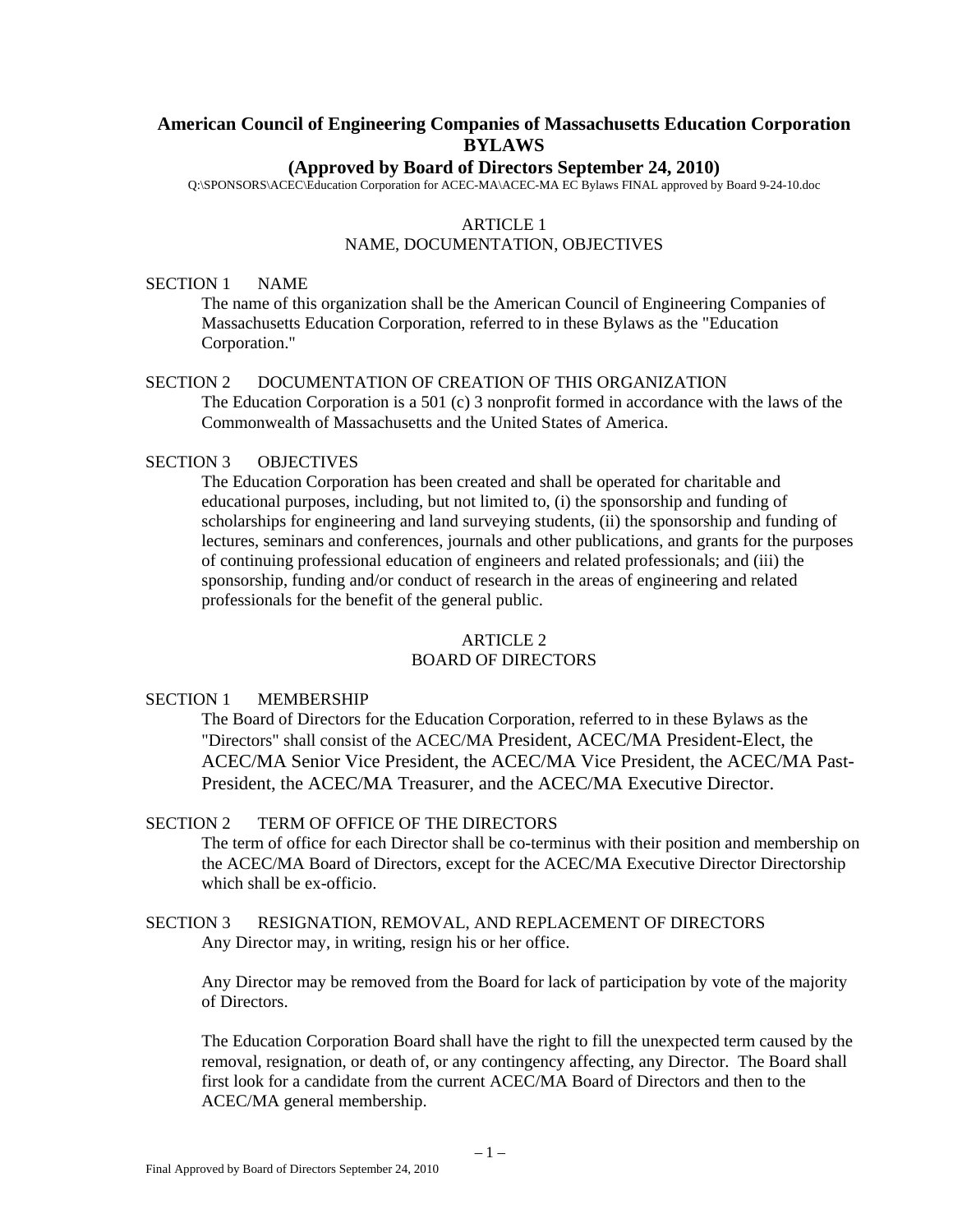# SECTION 4. INDEMNIFICATION

 The Education Corporation shall, defend, indemnify and hold harmless all of the current or former Officers, Directors, and committee members against any action, suit, or proceeding, in which they or any of them are parties, by reason of having been an Officer, Director, or committee member, except in relation to matters as to which such individuals shall be adjudged in such action, suit or proceeding to be liable for willful misconduct in the performance of duty and to matters as shall be settled by agreement predicated on the existence of such liability for gross negligence or willful misconduct.

## ARTICLE 3 **OFFICERS**

### SECTION 1 OFFICERS

The officers of the Board shall be a Chair, Vice Chair, Secretary, and Treasurer. The Chair shall be the ACEC/MA Past- President, the Vice Chair shall be the ACEC/MA President Treasurer shall be the ACEC/MA Treasurer and the Secretary shall be the ACEC/MA President Elect.

# SECTION 2 TERM OF OFFICE

Each officer shall serve a term of one year. The term of office shall begin immediately following the election of ACEC/MA officers at its annual meeting, and shall end at the subsequent annual meeting.

# SECTION 3 CHAIR

The Chair shall be responsible for making arrangements for each meeting of the Board, shall preside at meetings of the Board, shall prepare and distribute to the directors at least one week in advance of each meeting an agenda for the meeting, shall supervise all Board activities and affairs, shall appoint the Chair and all members of each committee, except as otherwise provided in these Bylaws, and shall make an annual written summary report to the full Board..

## SECTION 4 VICE CHAIR

The Vice Chair shall assume the duties of the Chair in the latter's absence or in the event that the Chair shall become incapacitated. If both the Chair and the Vice Chair are unable to perform the functions of the Chair, the Secretary shall serve as Acting Chair until the next regularly scheduled meeting. The Vice Chair shall be responsible for preparing the annual budget for the forthcoming year at the end of each year.

### SECTION 5 SECRETARY

The Secretary shall be responsible for preparing and filing an accurate record of all official meetings of the Board.

#### SECTION 6 TREASURER

The Treasurer shall be responsible for performing or supervising the following functions: receiving and disbursing funds; keeping funds on deposit in institutions approved by the Board; keeping an accurate account of all funds, expenditures, and receipts; submitting to the Board at least one week in advance of each meeting a Treasurer's report; and preparing an annual financial statement within two months after the end of each fiscal year. The Treasurer shall obtain approval of the Board before paying bills for items or amounts not included in the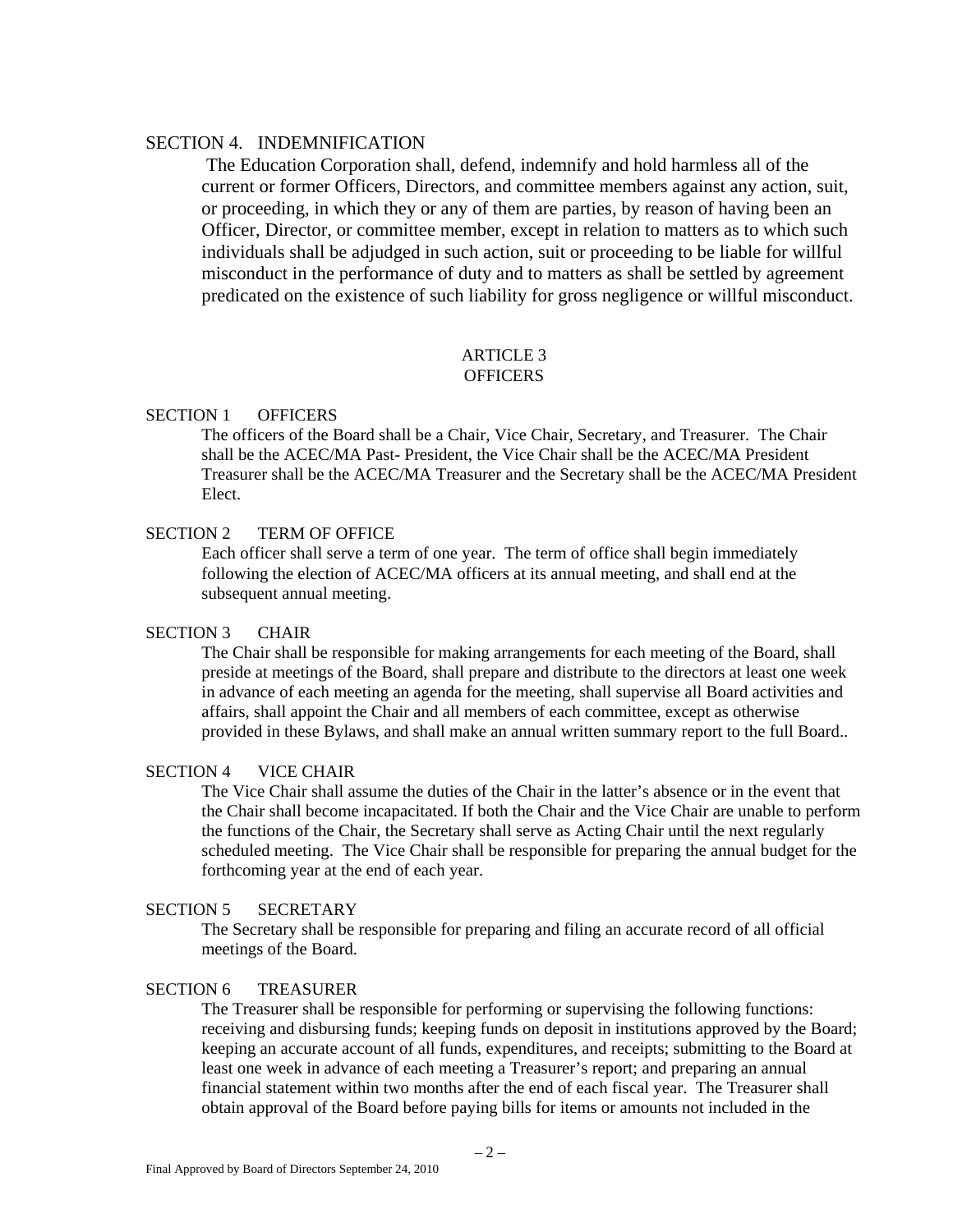approved annual budget. All checks shall be signed by the Treasurer, or, in the Treasurer's absence, the Chair.

### SECTION 7 VACANCIES

If any office falls vacant due to the death, resignation, incapacity, or removal of the incumbent, or accession of the Vice Chair to the Chair's office during the course of a fiscal year, the Board at its next regularly scheduled monthly meeting shall elect one of its members by a majority vote of all of the directors to fill the vacant office until the end of the unexpired term.

### ARTICLE 4 **MEETINGS**

### SECTION 1 SCHEDULE

The Board shall meet at least two times a year, and at additional times during the year as is necessary to carry out the business of the Education Corporation. Special meetings may be called by the Chair, or at the concurrent written request of at least two directors.

### SECTION 2 ANNUAL MEETING

An Annual Meeting shall be held in June. The Chair of the Audit Committee shall submit a written annual summary report to the Chair by June 1 and shall participate in the Annual Meeting.

The budget for the coming fiscal year as prepared by the Vice Chair shall be voted at the Annual Meeting.

### SECTION 3 QUORUM

A quorum shall be comprised of at least four Directors participating in the meeting.

#### SECTION 4 RULES OF PROCEDURE

Meetings of the Board shall be conducted in accordance with *Robert's Rules of Order.* 

#### ARTICLE 5 COMMITTEES

#### SECTION 1 EXECUTIVE COMMITTEE

The Executive Committee of the Education Corporation Board shall consist of the Chair, Vice-Chair and Treasurer of the Board. The Executive Committee shall exercise general supervision of the affairs of the Education Corporation during the intervals between the regularly scheduled meetings of the Board, make recommendations to the Board, and perform such other duties as delegated by or directed by the Board.

# SECTION 2 STANDING COMMITTEES

The Standing Committees of the Board shall include the Executive Committee and Audit Committee. The Chair of the Board shall appoint the Chair and all members of each Standing Committee. The Chair of each Standing Committee shall be a director. Other members of a Standing Committee may be, but are not required to be, directors.